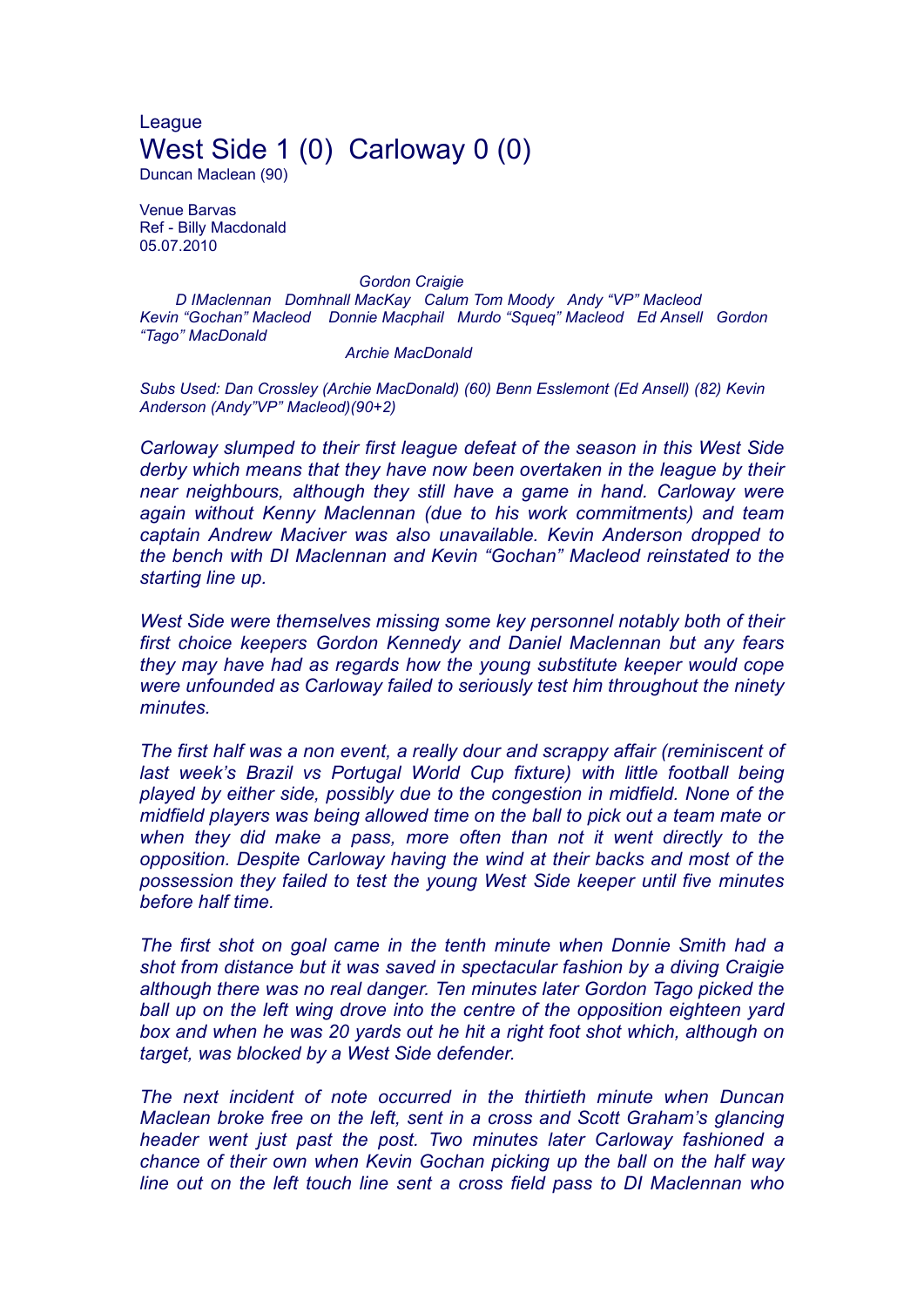*crossed the ball into the box, but MacPhail somehow managed to head it narrowly past the post.*

*In the fortieth minute Gordon Tago was sent free on the left, he carried the ball to the corner of the 18 yard box unleashed a shot across the face of the West Side goal and although the keeper failed to hold the ball he reacted quickly to smother the ball from the onrushing Archie MacDonald.*

*The pattern of play in the initial quarter of the second half continued in the same vein as the first half, but to be fair to both teams as the game wore on there was an improvement. Dan Crossley's introduction to the action on the sixtieth minute not only had an immediate impact but it also coincided with Carloway's best spell of the match. Almost immediately on entering the fray Crossley broke free from the West Side defence, who were caught square 10 yards from the half way line, ran with the ball to just outside the eighteen box, but somehow hit his shot directly against the keeper. The ball rebounded off the keeper, hit the onrushing Crossley and looped just over the bar.*

*Within a minute DI sent a ball up the right wing, Crossley controlled the ball played an inch perfect pass to Kevin Gochan who shot lamely, with his left foot, direct at the keeper. Gochan then found himself unmarked on the edge of the eighteen yard box but he hurried his shot and it went wide of the post.*

*DJ Clinton was then sent off on the sixty fifth minute for swearing at the linesman whilst disputing a decision. West Side were aggrieved by the decision and this seemed to act as a cue for a flurry of mistimed tackles and meaty challenges, from both teams, and it appeared that the game was going to develop into another fractious and ill-tempered encounter as is becoming the norm in encounters between the two teams. In fairness to referee, Macdonald, he tried to keep the game flowing but it is difficult to comprehend how more players were not booked during the following fifteen minute period.*

*On the seventy seventh minute Carloway had probably their best opportunity of the match, Domhnall Mackay picked out Gochan, who drove into the box but his right foot shot hit the post and despite Gordon Tago having the goal at his mercy, the pace of the rebound deceived him and he was unable to unable to take advantage. In the eightieth minute Calum Tom, whilst attempting to clear his lines, misjudged a header, the ball bounced off the top of his head and landed at the feet of Scott Graham who, despite only having Craigie to beat, managed to put the ball wide of the left hand post.*

*Carloway continued to press but despite their numerical advantage, they were running out of ideas and made little impact on a resolute West Side defence. In the dying minutes a ball was thumped up the park by a West Side defender, Andy "VP" attempted to control it with his chest but it ran away from him. He made a desperate lunge to retrieve the ball but his late tackle resulted in a free kick to West Side at the corner of the 18 yard box. From the resultant free kick, Duncan Maclean curled the ball into the top right hand corner of the net with his deadly left peg, giving Craigie no chance.*